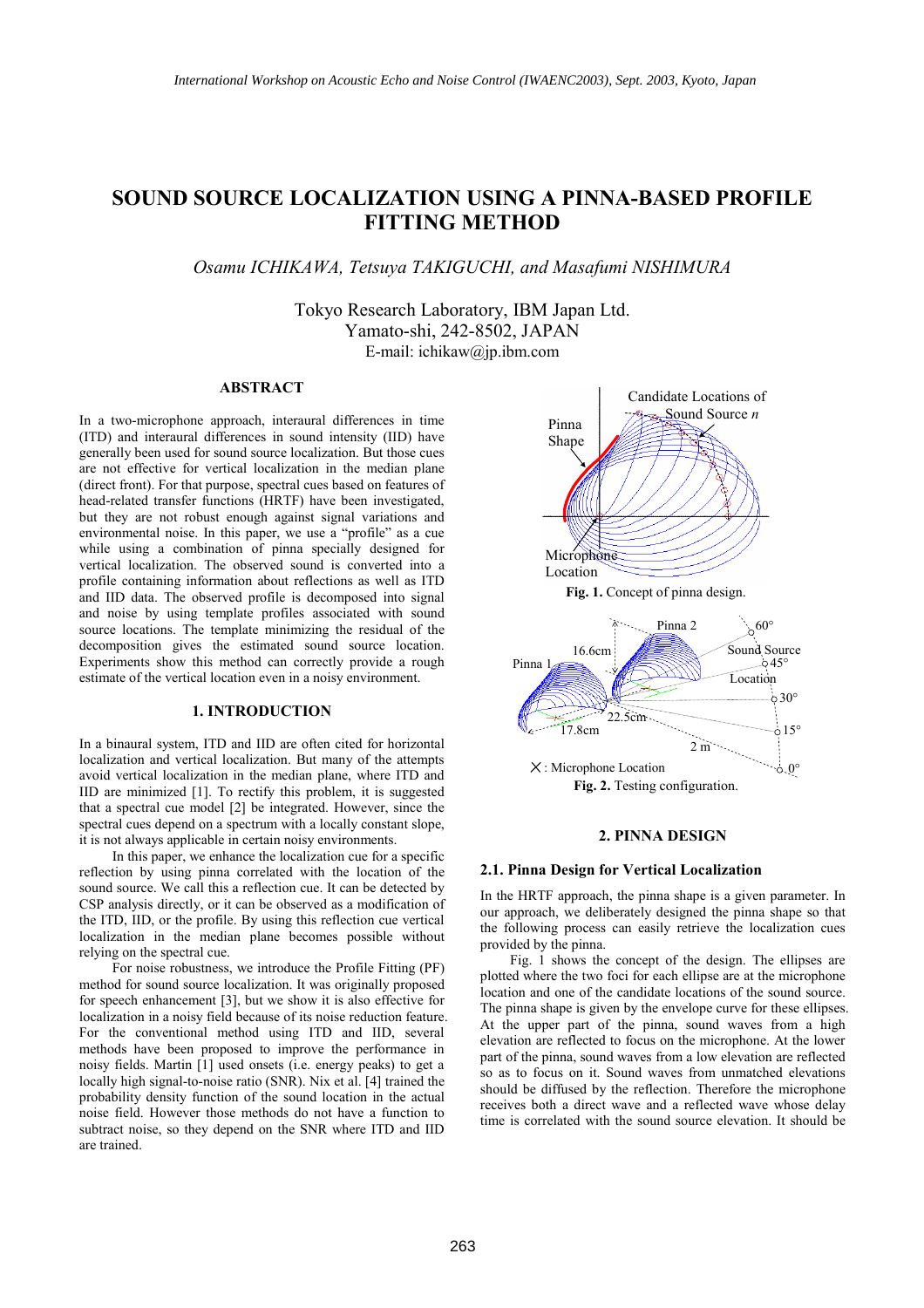noted that the actual pinna has a 3D-shape designed as an envelope of the revolutions of the ellipses (spheroids).

From a practical point of view, sound sources are not necessarily at the designated locations, and the working accuracy of pinna is not always sufficient for the detection of the reflected wave. But this design method still works as a guideline to cause large changes in the ITDs, IIDs, and profiles for the sound sources around the designated locations.

### **2.2. Verifying Prototype Pinna using CSP Analysis**

For our experiment, the pinna was made of gypsum molded from a handmade clay model. We verified the working accuracy by Cross-power Spectrum Phase (CSP) analysis [5] to check that the pinna generated the desired main reflective wave according to the sound source location.

Fig. 2 shows the configuration for this test. Human speech in calls for attention ("oh-i", "moshi-moshi", etc. in Japanese) of about 5 seconds in length were played back using a loudspeaker located directly in front at a distance of 2 m with elevation angles of  $0^\circ$ ,  $15^\circ$ ,  $30^\circ$ ,  $45^\circ$ , and  $60^\circ$ . Two microphones with pinna recorded the sound signal at a 48 KHz sampling frequency.

As shown in Fig. 3, the output of CSP analysis shows many sub-peaks, so the criteria of the intensity for the acceptable subpeaks are arbitrary. Here we took the top 3 peaks whose intensities were greater than a tenth of the main peak as valid peaks. Table 1 shows the result of the analysis. The peak in first place is the main peak representing a direct wave. It was observed at position 0. This means the signal source was directly in front. In second and third places, two sub-peaks caused by correlations between the direct wave and the reflected wave should be detected at the designated positions. In these experiments, we observed at least one sub-peak at the designated positions except for  $0^\circ$ , where the area of the designed surface for the reflection (at the root of the pinna) was zero. The absence of an intense reflection can also be treated as a localization cue.

CSP analysis can be used for sound source localization. But, in a noisy environment, it is difficult for CSP analysis to detect a specific reflective wave, because the sub-peaks associated with the noise sources become dominant. Therefore, conventional methods using ITD and IID, and the Profile Fitting method using a profile are investigated in the later sections.

### **3. SOUND SOURCE LOCALIZATION**

### **3.1. Conventional Method using ITD and IID**

The probability density function, the likelihood that a source is located at a particular position, can be approximated by the product of the marginal distribution of the ITD and IID at each sub-band frequency. Nix et al. [4] defined the marginal distribution by a histogram of the training data. As our following experiment is using a limited amount of speech data, we applied the Gaussian distribution as Martin did [1] for the likelihood as Equation (1):

$$
\Psi_n = K \cdot \exp\left[-\frac{1}{2} \sum_{\omega} \sum_{T} \left\{ \frac{\left( ITD_{\omega,T} - \overline{ITD}_{n,\omega} \right)^2}{\sigma_{ITD,\omega}^2} + \frac{\left( ID_{\omega,T} - \overline{IID}_{n,\omega} \right)^2}{\sigma_{IID,\omega}^2} \right\} \right]
$$
(1)



**Fig. 3.** Output of CSP analysis with pinna for a signal source at an elevation angle of 30°.

**Table 1.** Peak locations detected by CSP analysis

| Elevation angle of            | $0^{\circ}$ . | $15^{\circ}$ | $30^\circ$ | $45^{\circ}$ | $60^{\circ}$ |
|-------------------------------|---------------|--------------|------------|--------------|--------------|
| sound source                  |               |              |            |              |              |
| Peak in 1 <sup>st</sup> place | 0             |              |            |              |              |
| Peak in 2nd place             | N/A           | 10:          |            |              |              |
| Peak in 3 <sup>rd</sup> place | $N/A$ :       | $N/A$ .      | N/A        | -6           | $-10$        |
| Design point                  | $\pm 14$      | $\pm 12$ :   | $\pm 9$ :  | $\pm 5.5$    | $\pm 2.5$    |

where  $\Psi_n$  is the likelihood expected for a signal source at *n*,  $\omega$ is the sub-band frequency, *T* is the time frame number,  $\sigma_{ITD,\omega}^2$ and  $\sigma_{\text{IID}}^2$  are the variances of the interaural differences under consideration, and *K* is a normalizing constant. IID is measured in dB and ITD is measured in units of the sampling count.

In the training step,  $\overline{ITD}_{n,\omega}$ ,  $\overline{IID}_{n,\omega}$ ,  $\sigma^2_{ITD,\omega}$ , and  $\sigma^2_{IID,\omega}$ were measured by listening to a signal from each candidate location *n* with or without noise at a specific SNR.

### **3.2. Pinna Effect on ITD and IID**

If the left and right pinnas are configured completely symmetrically, ITD and IID still take near-zero values. But, as shown in the CSP output of our prototype (Fig.3), the desired reflection waves generated by the actual left and right pinnas are not necessarily at the same level. In that case, the ITD and IID are significantly modified by the reflection waves. For an example, Fig. 4 shows the ITDs with and without our pinnas for a signal source elevation angle of 30°.

#### **3.3. Profile Fitting Method**

For robustness against noise, we introduce a PF method for sound source localization utilizing the residual of the approximate decomposition of signal and noise. The PF method determines the weight coefficient *αn,<sup>ω</sup>* for the template profile of a signal source and the weight coefficient  $\beta_{n,\omega}$  for the template profile of a noise source, so as to minimize the evaluation function  $\Phi_{n,\omega}$  defined by Equation (2):

$$
\Phi_{n,\omega} = \int_{\min_{\theta} \theta}^{\max_{\theta} \theta} \left[ \bar{X}_{\omega}(\theta) - \alpha_{n,\omega} \cdot P_{n,\omega}(\theta) - \beta_{n,\omega} \cdot Q_{\omega}(\theta) \right]^2 d\theta \quad (2)
$$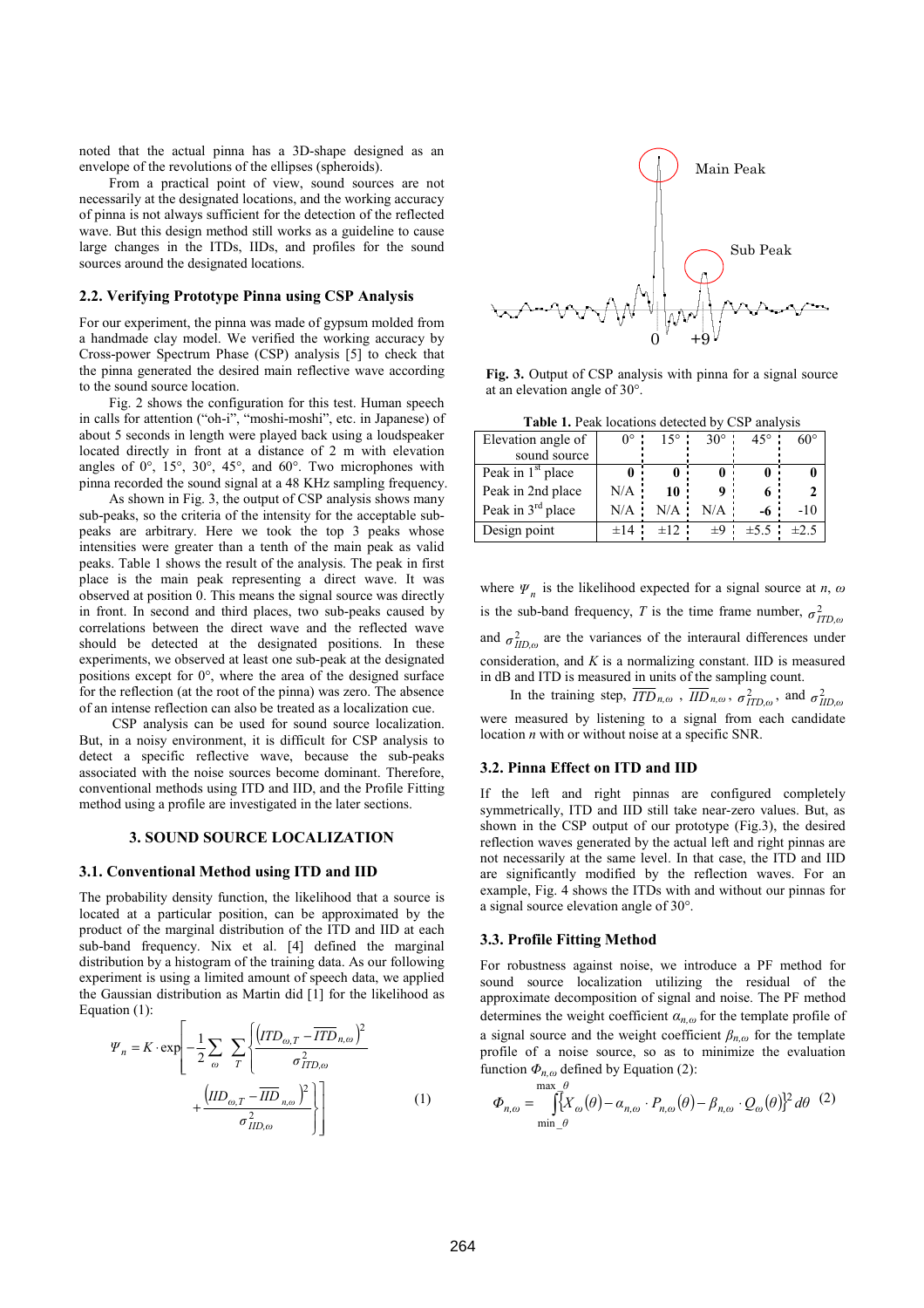Here,  $X_{\omega}(\theta)$  is the power distribution of the sub-band frequency *ω* observed at the particular look direction *θ* for a delay and sum beamformer. This is called an "observed profile".  $P_{n,\omega}(\theta)$  is a "template profile" measured by white noise coming from the candidate location *n* for the signal source.  $Q_{\omega}(\theta)$  is a "template profile" measured using a white noise originating from the noise source. We configure the delay and sum beamformer in the time domain, using Equation (3), and the observed profile  $X_{\omega}(\theta)$  is derived by using Equations (4) and (5):

$$
s(t, \theta) = l(t) + r(t + \theta)
$$
\n(3)

$$
S_{\omega,T}(\theta) = DFT[s(t,\theta)]\tag{4}
$$

$$
X_{\omega}(\theta) = \frac{1}{N_T} \sum_{T} S_{\omega, T}(\theta) \cdot S_{\omega, T}(\theta)^*
$$
 (5)

Here,  $l(t)$  and  $r(t)$  are the time domain observations of the left and right channels at the  $t<sub>th</sub>$  sample, and the look direction  $\theta$  is measured by the delay in the samples. *T* is the time frame number and  $N_T$  is the total number of frames. Since the template profile should contain only the directivity information, it is normalized by the power in Equation (6):

$$
P_{n,\omega}(\theta) = \frac{X_{\omega}(\theta)_{source=n}}{\max_{\substack{\text{max}\\ \text{min}_{\substack{\theta}}}} \theta} \tag{6}
$$

The template profile for the signal source should be measured before the experiment without any noise. The template profile for the noise source can be measured before the experiment if the location of the noise source is known, or it can be measured from the noise itself by averaging over long intervals during the experiment.

For speech enhancement, the decomposition using Equation (2) should be done in each time frame, but for sound source localization, it should be done only once. Therefore,  $X_{\omega}(\theta)$  is an averaged observation over a few seconds. The coefficients  $\alpha_{n,\omega}$  and  $\beta_{n,\omega}$  can be determined by the Variation Method with non-negative conditions.

Once the coefficients are determined, then the residual *Φn,<sup>ω</sup>* can be determined. With Equation (7), we calculate the normalized residual Φ*n* as a function of *n* by dividing the subband power and averaging over the  $\Omega$  sub-bands. Using Equation (8), the location of the signal source is estimated as  $\hat{n}$ so as to minimize the normalized residual.

$$
\overline{\Phi}_n = \frac{1}{\Omega} \sum_{\omega} \frac{\Phi_{n,\omega}}{\max_{\substack{\text{min } \theta \\ \text{min } \theta}} \frac{\Phi_{n,\omega}}{\left(\frac{\gamma}{2} X_{\omega}(\theta)\right)^2 d\theta}} \tag{7}
$$
\n
$$
\hat{n} = \underset{n}{\operatorname{argmin}} \left(\overline{\Phi}_n\right) \tag{8}
$$

### **3.4. Pinna Effect on Profile**

A profile contains ITD information as peak-shifts and IID information as a bias. Also, diffusion or reflection of the target signal increases the bias of the profile. Therefore, it should be noted that even though the desired reflection waves generated by the left and right pinnas are completely identical, the bias of the profile still retains the reflection cue, while the peak-shift might be zero in that case.



**Fig. 4.** ITD plots with and without pinna for a signal source at an elevation angle of 30°. The plots are smoothed over 8 sub-bands (=375 Hz).



**Fig. 5.** Template profiles for a signal source at elevation angles of 0° and 30° measured with pinna.

Fig. 5 compares the template profile for an elevation angle of 30° with the one for 0°. At the frequency of 3,375 Hz, the peak-shift and bias caused by the reflected waves arriving with about 0.19 ms of delay are observed in the profile for 30°. On the other hand, the two profiles are almost identical at the frequency of 5,578 Hz, where the reflective wave is in phase with the direct wave with one cycle of delay.

# **4. EXPERIMENTS AND RESULTS**

### **4.1. Experimental Setup**

The recording parameters and the geometry are the same as in Section 2.2 for the CSP analysis. In a soundproof chamber, four utterances about 5 seconds in length were played back from the each candidate location for a signal source. As a noise source, white noise was played from a loudspeaker at an azimuth angle of 15°, a distance of 1 m, and an elevation angle of 0° (Fig.6). The recorded noise was manually mixed with the recorded speech, so that the SNR could be controlled.

# **4.2. Conventional Method using ITD and IID**

The likelihood parameters  $\overline{ITD}_{n,\omega}$ ,  $\overline{IID}_{n,\omega}$ ,  $\sigma^2_{ITD,\omega}$ , and  $\sigma^2_{IID,\omega}$ were trained with the actual utterances mixed with the noise at a SNR of 16dB. We used the same parameters obtained in the training step for all the SNRs for calculating the likelihood in the experiments, because the SNR in the actual situation is considered to be unknown before the utterances.

In Equation (1), the summation was performed over the sub-band frequencies from 938 Hz to 7,453 Hz where the pinna effect is most apparent. Fig. 7 plots the estimated locations